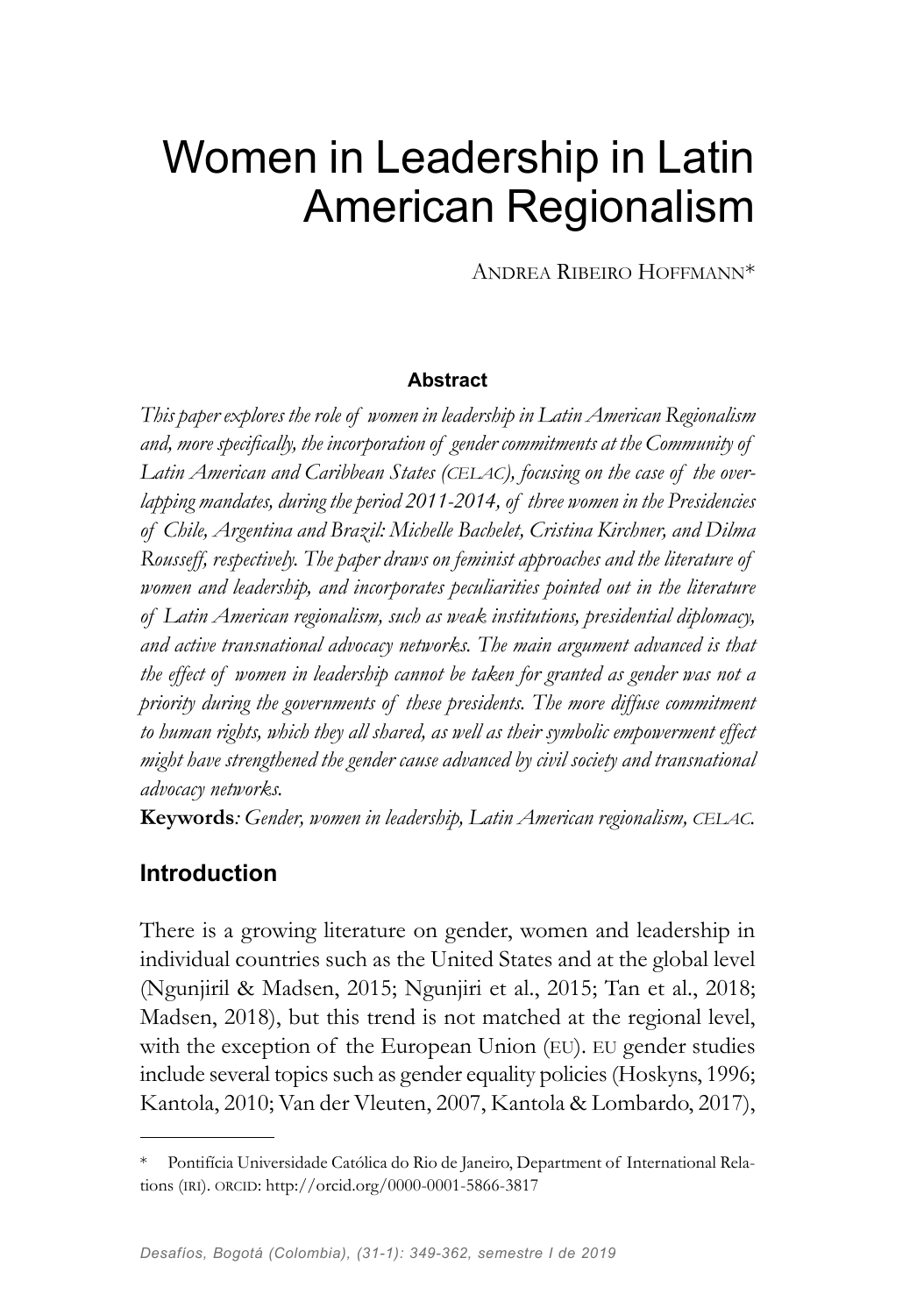the Europeanization of social (and gender) policy (Falkner, 2007; Sedelmeier, 2009), gendered theories of regionalism (Kronsell, 2012; Hoskins, 2014; Abels, 2014, Kantola, 2010), and women in leadership as well (Claus et al., 2013, Caldeirinha & Horst, 2017).

Regional organizations in Africa, Asia and Latin America have less norms and policies in the area of social policy in general, and gender; the focus of the existing literature is on the consequences of globalization and trade liberalization for employment, labour conditions, and gender equality, and on how regional social and gender governance should be developed (Van der Vleuten, 2016). In the case of Latin America, the literature about gender at the regional level includes social movements and transnational advocacy networks (Roggeband, 2015), but the topic of women in leadership is also hardly addressed.

Despite almost absence of studies about them, women have not been absent from leadership in the region: for a brief period of time, three major countries in Latin America had, simultaneously, women in power, namely, Chilean President Michelle Bachelet (2006-2010; 2014-2018), Argentinian President Cristina Kirchner (2007-2015), and Brazilian President Dilma Roussef (2011-2016). In 2013, during their overlap period (2011-2014), one recently created regional organization, the Community of Latin American and Caribbean States (celac), established gender as one of the eight top priorities in its agenda with relations with the European Union (eu). The main actors influencing such prioritization at the birregional level are transregional advocacy networks; the presence of the three female presidents and their leadership has been pointed out as a possible facilitator, but has not been explored in depth (Ribeiro Hoffmann & Roggeband, 2017).

This paper explores further the role of the 'Bachelet/Kirchner/Roussef mandates overlap factor' during the period of 2011-2014 to Latin American regionalism and the incorporation if gender commitments in celac, drawing on feminist approaches and the relation between women in leadership and policy outcomes (Childs & Krook, 2008). Next section traces the inclusion of gender commitments in Latin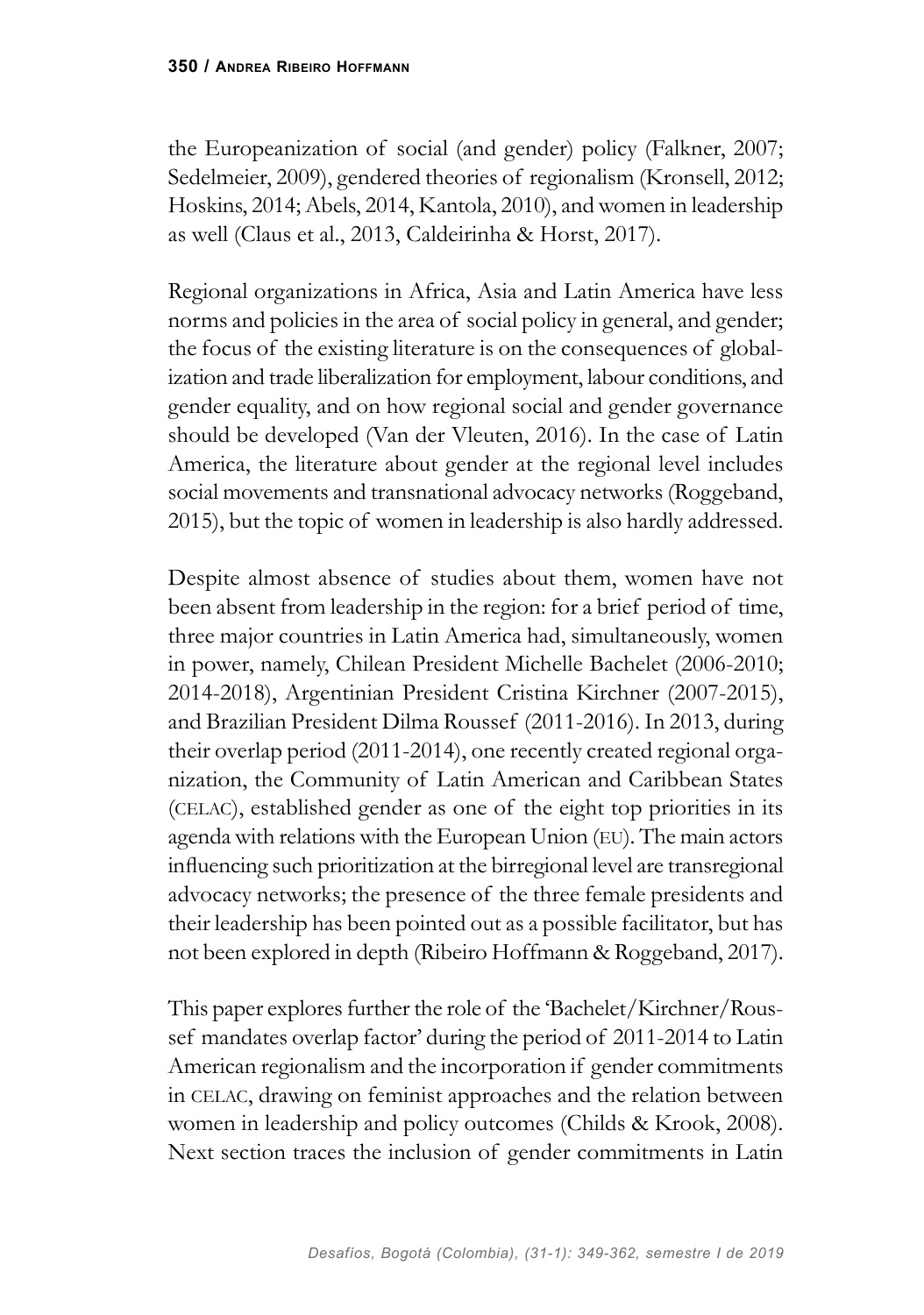American regional institutions, and the third section analyses the case of Bachelet/Kirchner/Roussef mandates overlap.

#### **Gender in Latin American Regionalism**

There are several regional organizations in Latin America, such as the Community of Latin American and Caribbean States (CELAC), the Union of South American Nations (Unasur), the Andean Community (can), the Bolivarian Alliance for the Peoples of Our Americas (Alba) and the Southern Common Market (Mercosur). These organizations were created in different historical contexts; the literature on Latin American regionalism distinguishes three main periods. The so-called 'first wave' of regionalism took place during the 1960s, when regional organizations such as the Latin American Free Trade Association (Associação Latino Americana de Livre Comércio - alalc) and the Andean Pact were created as a means to promote development via the substitution of imports from outside the regional in order to create scale for regional industry, as advanced by the 'dependency theory' approach, developed at the un regional Economic Commission for Latin America and the Caribbean (Comissão Econômica para a América Latina e o Caribe – cepal). The 'second wave' of regionalism evolved in the 1990s, under the influence of neoliberalism; regional organizations' main goal was to promote free trade as the best way to achieve development in a reversal of the previous paradigm. In this context Mercosur was created, and the Andean Pact was reformed into the Andean Community. Finally, after the turn of the century, a new phase evolved, which has been coined as 'post-hegemonic regionalism' when CELAC, Unasur, Alba and the Pacific Alliance were created. In this period, regional organizations embraced different concepts of development and strategies to achieve it. While the Pacific Alliance continued relying on free trade, Unasur and Mercosur promoted the idea of social development, focusing on political inclusion and the adoption of social policies to address what was perceived as the negative effects of neoliberal globalization, and Alba adopted the 21st Century Socialism (Bianculli, 2016). Recent political changes at the domestic level with a return of neoliberal oriented governments in a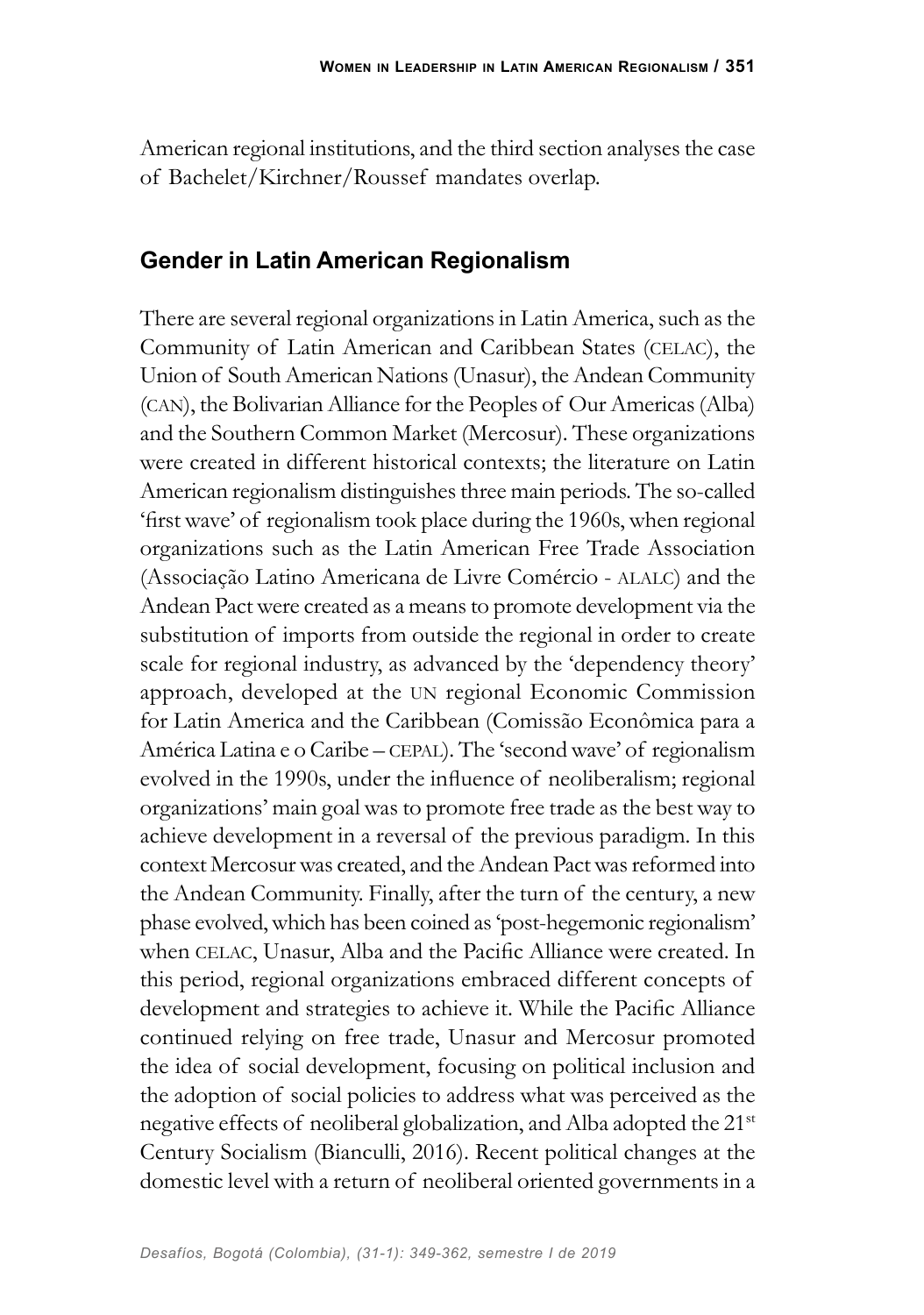number of countries such as Brazil and Argentina have changed the landscape again, and are have a backlash impact on the institutionalization of social norms and policies (Rigirrozzi & Tussie, 2017).

During the last decades and along these "waves", most Latin American regional organizations adopted gender norms and policies, and established commitments to be implemented at the domestic level by member-states. In addition, some initiatives were developed to be adopted at the regional level, such as the requirement in Mercosur to gender mainstream external policies and conduct gender impact assessments of free trade policies. Despite the increased levels of institutionalization, most scholars are pessimist about their transformative effects on society. Mercosur gender mainstreaming in trade policy, for instance, was not implemented due to a lack of consensus on methodology (Ribeiro Hoffmann, 2014). Riesco argues that, in the case of the Andean Community, "issues like safety and health in the workplace labour migration, social security and capacity building are discussed but with little consequence […] in most regional organizations social and gender governance consists mainly of recommendations and actions plans, and there is no clear trend towards further legalization or strengthening by regional tribunals or complaint mechanisms" (Riesco *apud* Van der Vleuten, 2016). In short, gender norms in Latin American regionalism have not been key agents for change, especially when compared to local and global levels, or the Inter-American level and the Organization of American States –OAS– (Kook & True 2012; Friedman, 2009). The literature did not explore the reasons for this weakness but a possible explanation could be that politicians include (gender) norms in regional organizations aiming to accomplish other goals, such as fulfilling expectations by external donors (Borzel et al., 2013).<sup>1</sup>

This leads to the question of leadership, and whether women in leadership might have a positive effect on these processes. When exploring the role of women in leadership in Latin America regionalism, some specificities of this region might be relevant to take into account. A

<sup>1</sup> I thank the reviewer for highlighting this point.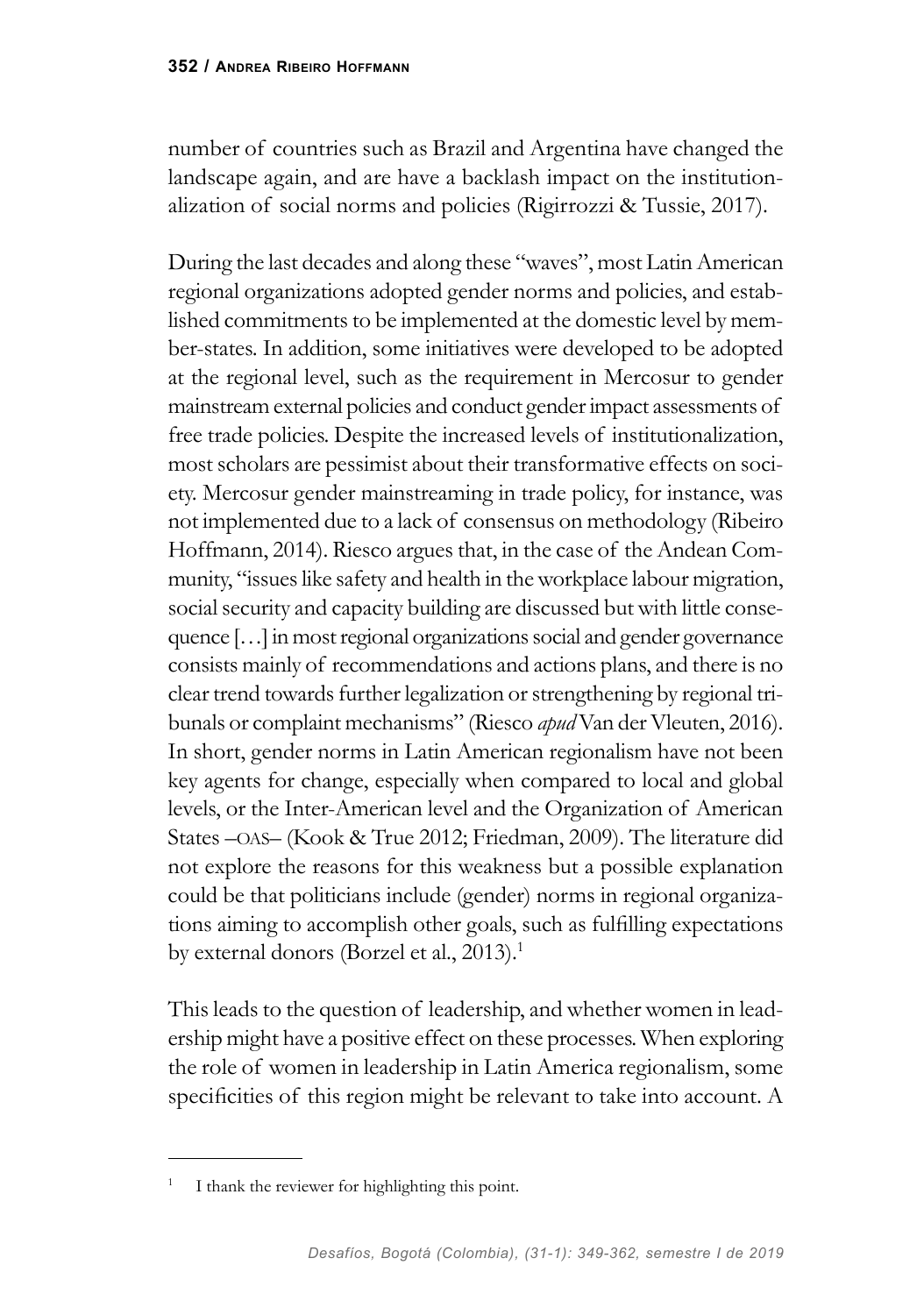first element is that regional organizations in Latin America have weak institutional frameworks: small secretariats with few international civil servants, and thin mandates, no supranational powers (with the exception of certain features of the Andean Community). Most organizations have regional parliaments, but parliamentarians thereof are mostly not directly elected, they are rather indicated from the national parliaments (Costa et al., 2013, Dri, 2009). In other words, regional organizations are controlled by national governments, as advanced by intergovernmental approaches to regional integration (Rosamond, 2000).

Another characteristic of Latin America regionalism, closely related to the previous, is a phenomenon captured by the concept of 'presidential diplomacy' (Malamud, 2014, 2018). This characteristic refers to the influence that presidents have on the definition of the agenda of foreign policies. In addition to the fact that Latin American regional organizations are purely intergovernmental, i.e. no supranational competencies, members-states' foreign policies are highly influenced by Presidents. Latin American countries have presidential forms of government, and their presidents have a considerable amount of power when compared with parliamentary, party-based regimes. Historically, presidents have often use this power to advance their agenda at the international level, sometimes competing with their ministries of foreign affairs (Malamud, 2014, 2018).

A third characteristic of the region is that it has been fertile ground for the participation of social movements, NGOs and advocacy networks. Several studies on human rights and gender in Latin America focus on the role that these actors have had in specific campaigns and the creation of norms, such as gender and familiar agriculture, violence and women, abortion (Riggirozi & Tussie, 2012; Sikkink, 2015; Korzeniewicz & Smith, 2005).

Given the three main characteristics of Latin American regionalism pointed out above, i.e. weak institutional frameworks, presidential diplomacy, and the presence of active civil societies, two promising possibilities to study women in regionalism is to look at the initiatives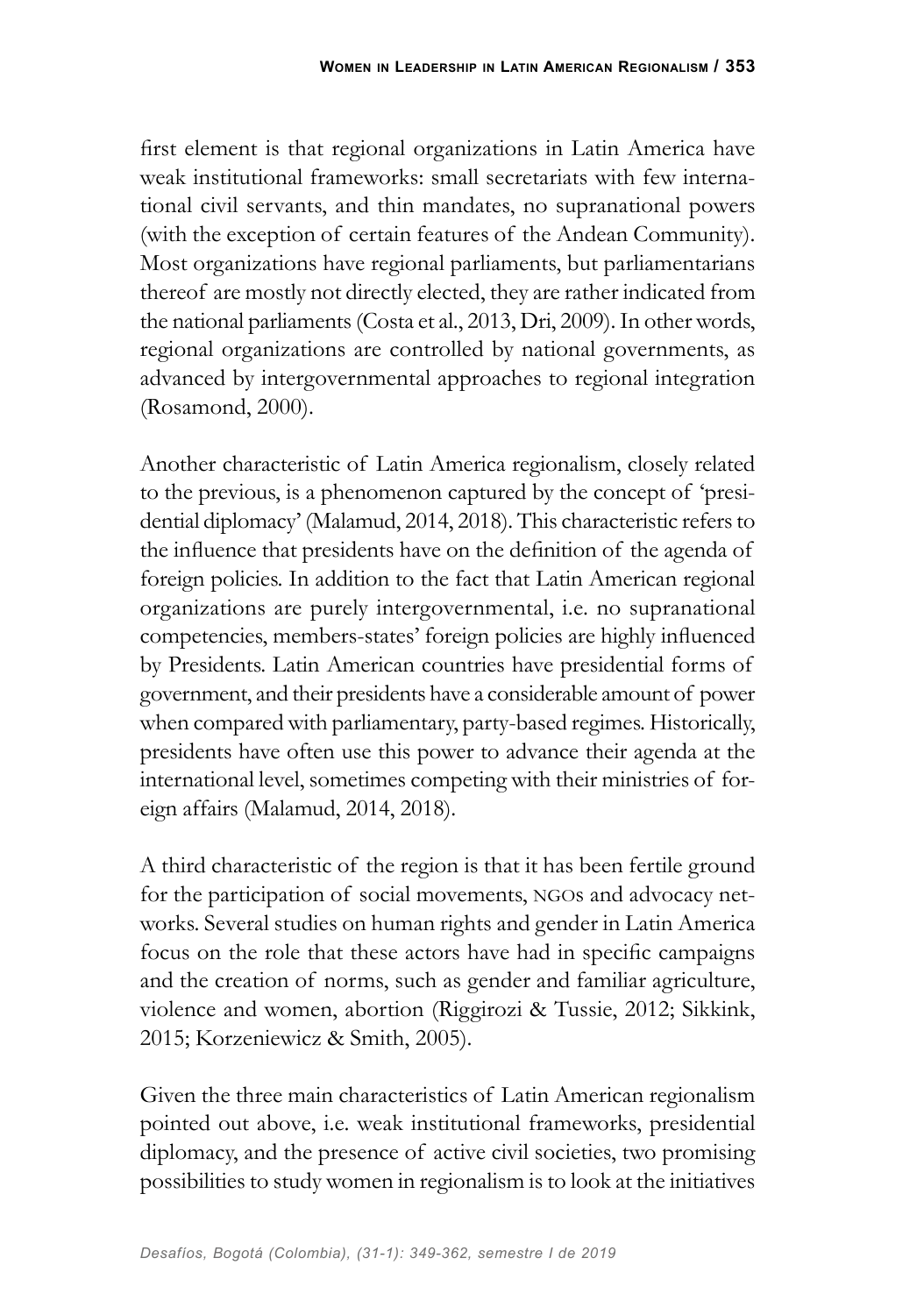by women in leadership in civil society, or in the presidencies. This paper focuses on the latter. Latin American countries have had few female presidents, however, in the beginning of the 21st Century, for a brief period of time, three key states had women in office, namely, Chilean President Michelle Bachelet (2006-2010; 2014-2018), Argentinian President Cristina Kirchner (2007-2015), and Brazilian President Dilma Roussef (2011-2016). Next section explores to what extent the overlap of mandates has had an impact on the adoption of gender commitments at the regional level, focusing on CELAC.

## **Women in Leadership: Michelle Bachelet, Cristina Kirchner, Dilma Roussef and the celac´s Gender Agenda**

What difference do women play while exercising leadership? Was it a "coincidence" that CELAC upgraded gender in its agenda during the period when Bachelet, Kirchner and Roussef were in power? Previous work has pointed out to other factors such as transnational networks in the inclusion of gender commitments in eu-celac relations (Ribeiro Hoffmann & Roggeband, 2017). Literature has not addressed in depth the role of women in leadership; this section advances further in this direction.

Theoretical approaches and empirical research studying the role of women in political leadership vary in their assessment of to what extent one should expect a positive relation between women in leadership and the advancement of gender equality commitments (Childs & Krook, 2006; Curtin, 2008; Thomas, 2003; Genovese, 1993). By combining the discussion from this literature and the specificities of Latin American Regionalism pointed out in the previous section, such as "presidential diplomacy", this paper explores the role of the "Bachelet, Kirchner, Roussef mandates overlap factor" in the inclusion of gender commitments at CELAC.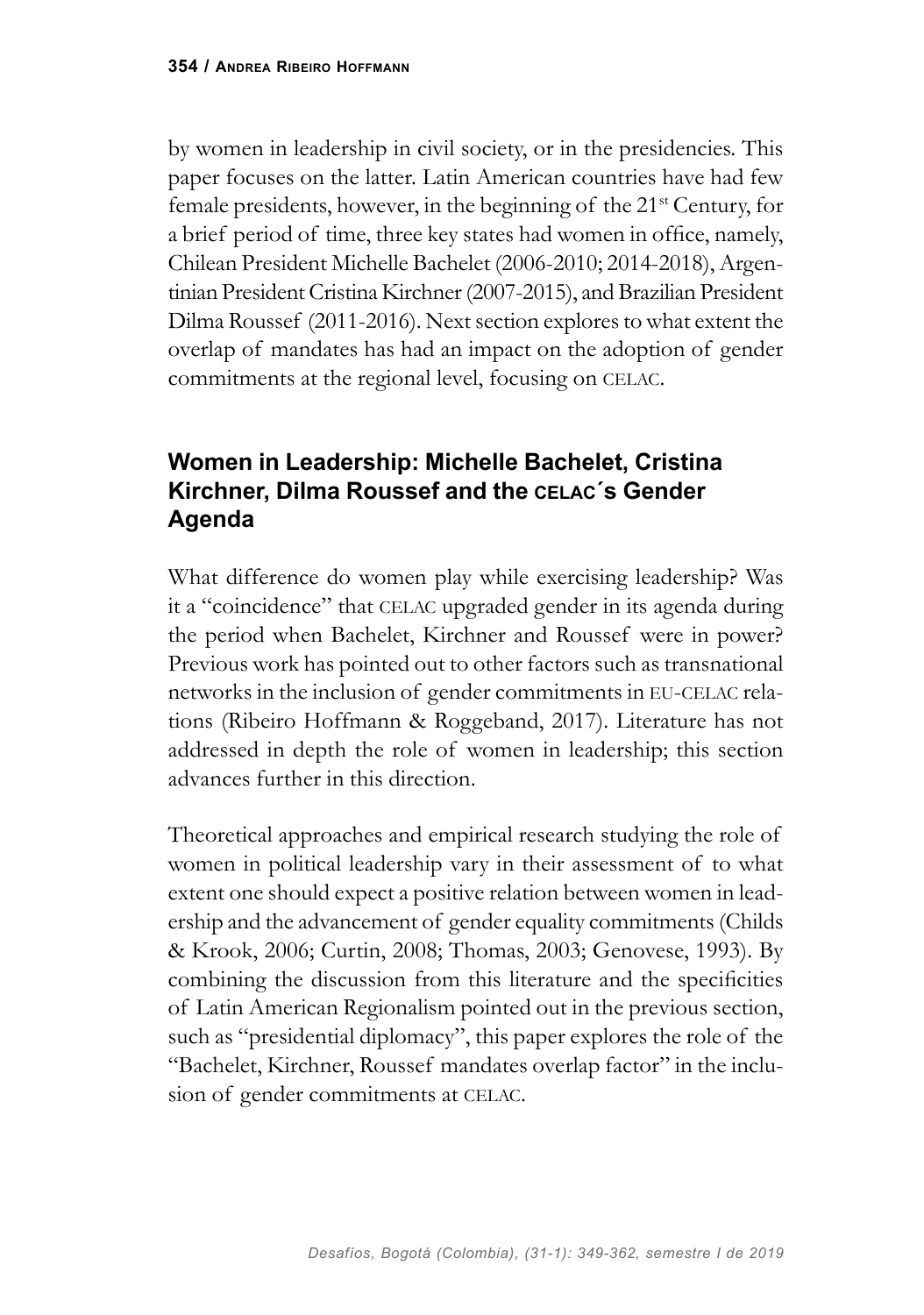#### *celacs Gender Agenda*

celac was created in 2011 in order to advance political dialogue among countries in Latin America and the Caribbean and cooperation here relies mainly on coordination of policies among member-states; unlike other regional organizations in Latin America, celac does not have any specialised body to deal with gender matters. Commitments are often presented in the declarations and action plans are concluded by heads of state and governments following their annual summits, which take place in January.<sup>2</sup> Before the EU-CELAC summit in 2013, gender equality or women's issues were not relevant to the organisation. In 2013, the final Declaration of the 2013 Summit and Action Plan (2013-2015) list gender as a priority in the bi-regional relations. As analysed by Ribeiro Hoffmann and Roggeband (2017, pp. 174-175):

The 2013 Santiago Declaration refers to gender in three paragraphs. While paragraph 17 calls for a commitment towards gender equality in order to ensure peoples' quality of life, in a similar (broad) framing as previous declarations, paragraph 19 recognises for the first time a relation between gender and investment, and paragraph 38 creates a bi-regional dialogue on gender issues […] The Santiago Action Plan for 2013-2015 includes gender as one of its eight priorities and establishes a number of precise objectives and a joint work programme which lists dialogue, co-operation activities, and expected results. The three focal points are: *i)* Political participation of women; *ii)* Elimination of all forms of violence against women and girls, including sexual violence; and *iii)* Economic empowerment of women and their participation in the world of work and in all decision-making processes.

In the following year, during the II CELAC Summit, held in Havana, Cuba, January of 2014, a Special Declaration on the "Promotion of Equality and Empowerment of Women in the New Post- 2015

<sup>2</sup> After the founding summit in Venezuela in 2011, the first celac annual summit took place in Santiago, Chile in 2013, the following in Cuba (2014), Costa Rica (2015), Ecuador (2016) and Dominican Republic (2017).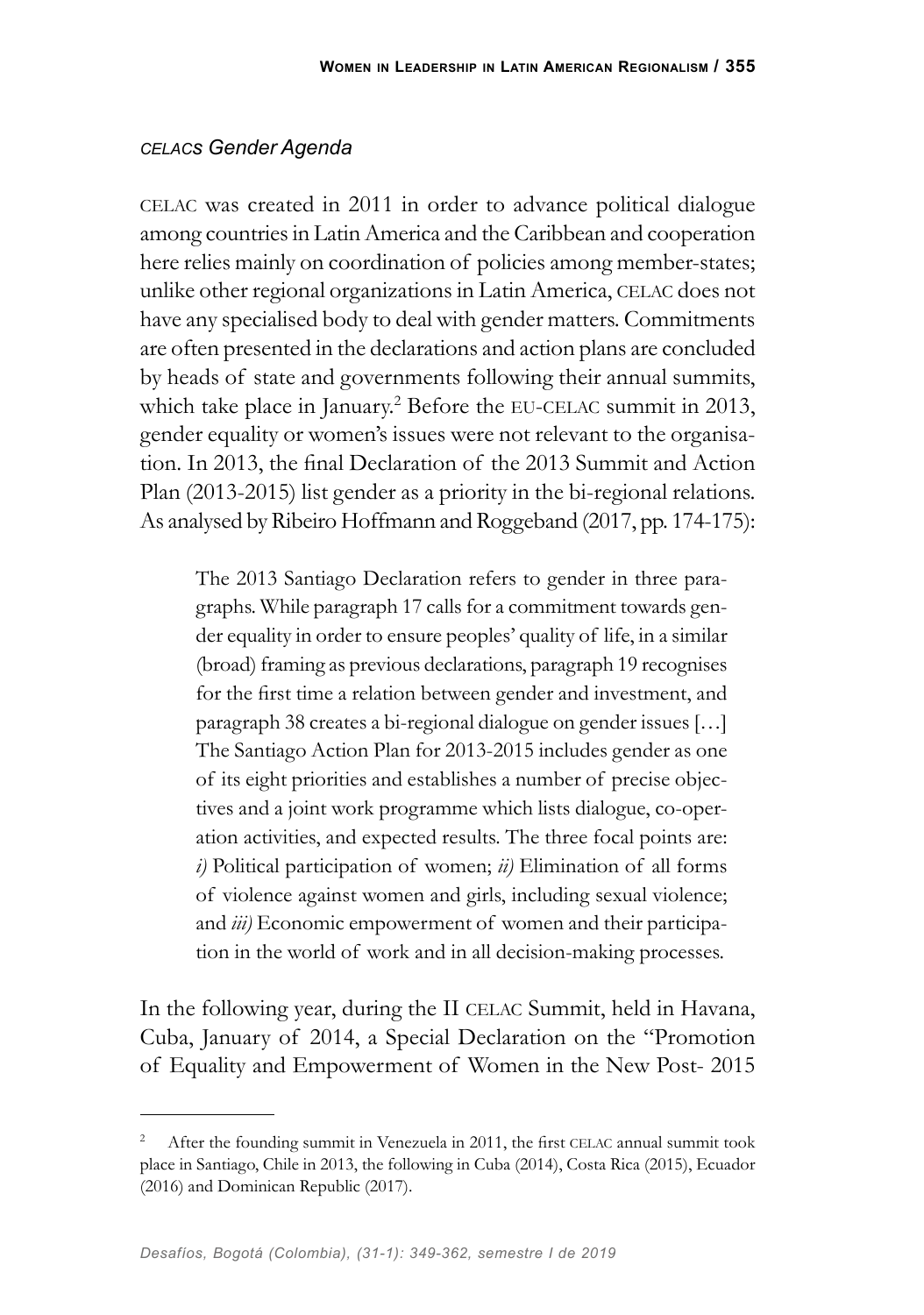Development Agenda" was announced, calling for continuous work on the three working areas of the Action Plan, and the importance of gender perspectives as a universal element in all actions". During this period of radical change at CELAC, when gender was included as a top priority in the agenda and institutionalized in very precise terms, three CELAC member-states were led by female presidents.

While it is beyond the scope of this article to conduct an in depth process tracing analysis in order to study whether and how the overlap mandate factor matters, the remaining of this section explores in an illustrative manner whether this could have been the case by looking at the political trajectories of Bachelet, Kirchner and Rousself.

## **Women in Leadership?**

Among the three presidents, Michele Bachelet is who has more consistently addressed gender in her political career. She was born on September 29, 1951, in Santiago, Chile and started studying medicine, but her education was interrupted by the military coup of 1973, when Salvador Allende's regime was overthrown. Her father died in custody in March of 1974 after being tortured, and she was imprisoned in 1975 and held in the torture center at Villa Grimaldi, along with her mother. They managed to go to exile in Australia, where her brother had moved to before, and East Germany, where she continued her education as a pediatrician. She returned to Chile and entered politics after Pinochet was ousted. In 2006 she became Chile's first woman president (Lewis, 2018)

Between her two mandates as president in Chile (2006-2010 and 2014-2018) she has served as the First Executive Director of the United Nations Entity for Gender Equality and Empowerment of Women (un Women), created in 2010. In an interview in 2012 to the un News Center she stated how important was her personal experience of being a professional and a mother and having had suffered discrimination herself: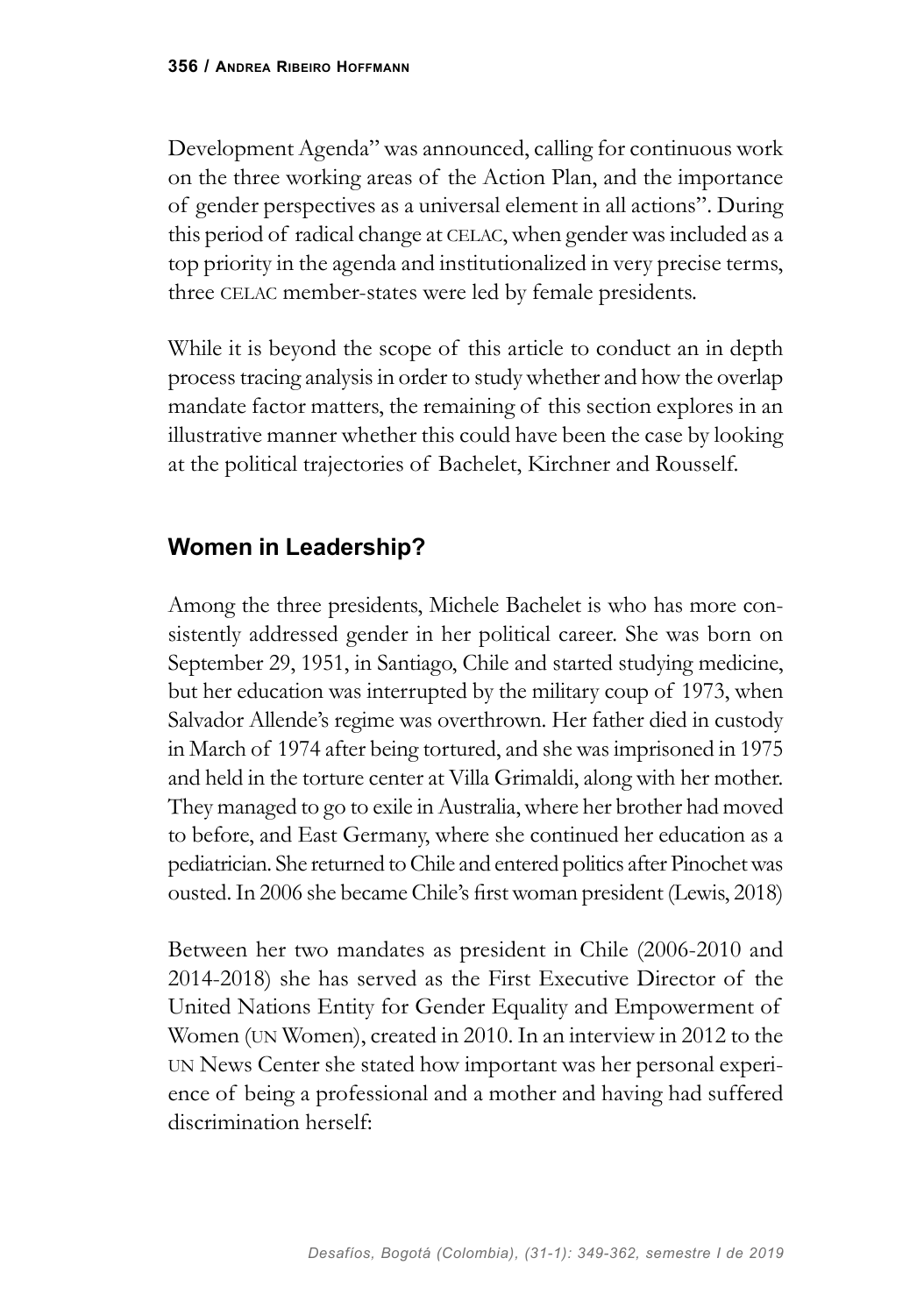So I would say that my personal experience as a woman in a country where there were prejudices and stereotypes, of being a woman in a position of power that enabled me to make decisions to fight against gender inequality and support women's empowerment, have given me, on the one hand, the personal experience, but on the other hand, the practical experience of being in power to know what works, what can be done and how no one will do it alone. But building alliances and partnerships with others, we can continue progress. The other thing that has helped me in my current position is having been in a political position [which] helps me to try to think with the head of the one who makes decisions. I think that's essential. We need to work on [creating] an environment in which women's rights are human rights, and that women deserve to be treated respectfully, with dignity and also understanding that, in today's world, we just cannot afford to lose the potential of the half of humanity that are women and girls. Being in politics, you understand how people who make decisions, in politics or in big companies, are pushed by many different interests […] It's helpful having been there because you understand the problems, but you also try to think of better strategies and better ways to pass on the word (UN News 2012).<sup>3</sup>

In August 2018, shortly after the end of her second mandate, Bachelet was unanimously elected by the un General Assembly as the new un Office of the High Commissioner for Human Rights (ohchr).<sup>4</sup>

Such as Bachelet, Cristina Kirchner and Dilma Roussef have both got engaged in politics during the military dictatorships in student's movements. After the democratization, they have included the promotion and protection of human rights as top priorities of their political engagements, but have not addressed gender in particular. That does not mean that they were sensitive to gender only when they were elected; Roussef, for instance, started her inauguration speech in 2011 making reference to her status as a woman:

<sup>3</sup> http://www.un.org/apps/news/newsmakers.asp?NewsID=73 (accessed 03/05/2017).

<sup>4</sup> https://www.un.org/press/en/2018/sga1824.doc.htm (accessed 23/09/2018).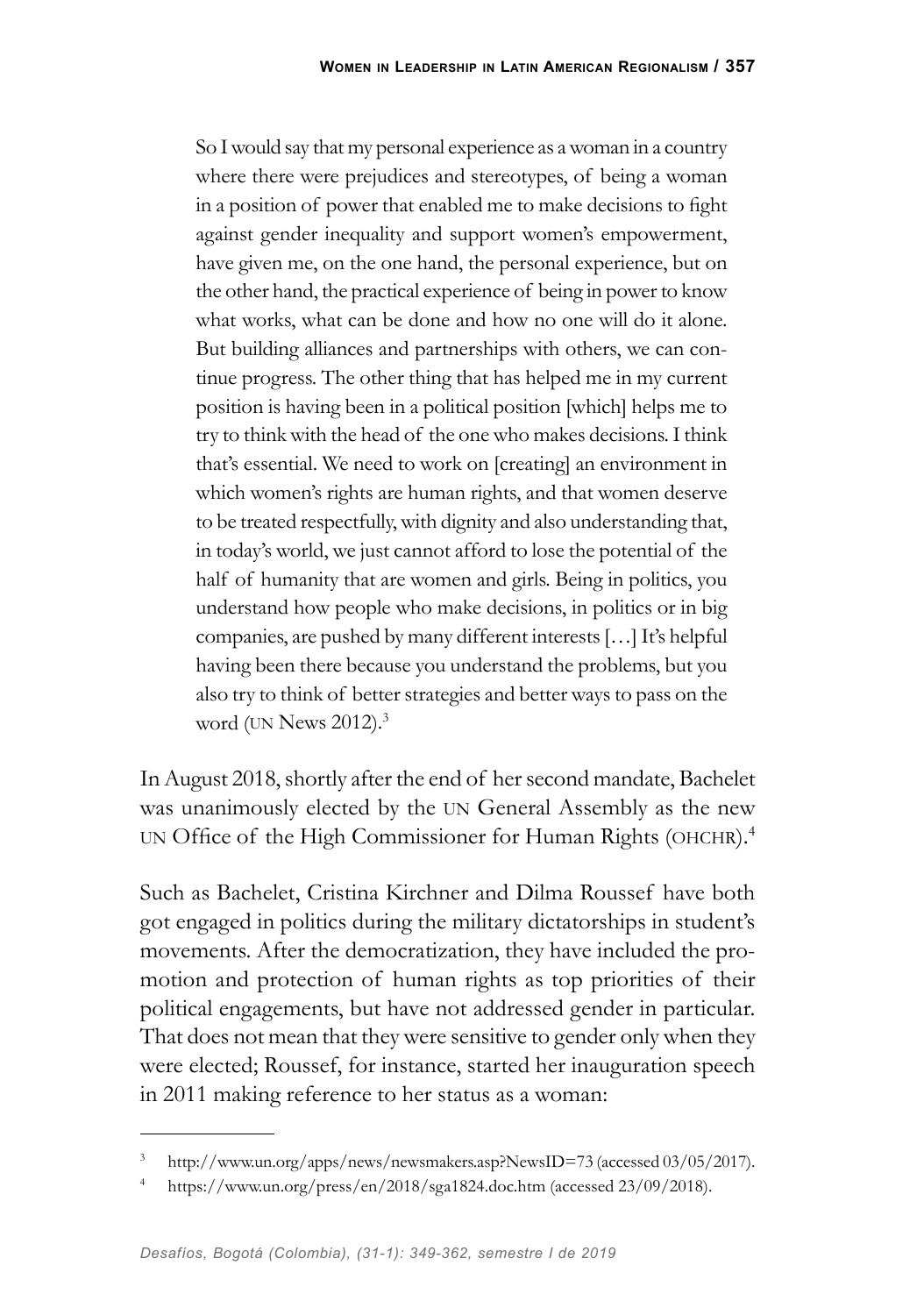My dear Brazilians: By the sovereign decision of the people, today will be the first time that the presidential sash encircles the shoulders of a woman. I am immensely honored by this choice the Brazilian people have made, and I recognize the historic significance of this decision. I also recognize that the green and yellow silk of the presidential sash may appear to be soft, but it carries with it an enormous responsibility for the nation. To take on this responsibility, I have with me the strength and the example of the Brazilian woman. I open my heart to receive, at this moment, a spark of her immense energy. And I know that my presidential term must involve the most generous interpretation of this brave vote that the people have made: after electing a man of the people, of the working class, to the presidency, they have decided to call on a woman to take the helm in the country's destiny. I am here to open doors so that in the future many other women can also be presidents; so that, today, all Brazilian women may feel proud and happy to be themselves. I am not here to boast of my own life story, but rather to praise the life of every Brazilian woman. My greatest commitment, I repeat, is to honouring our women, protecting our most vulnerable people, and governing for everyone. (Roussef, 2011).<sup>5</sup>

It is not clear whether Rousseff adopted a discourse on gender for instrumental reasons, but when she was ousted of power in a highly controversial impeachment in 2016, the gender question did not pass unnoticed, as well as in the succession of Kirchner: "In Brazil, the new president, Michel Temer, who appointed a cabinet devoid of women, is married to a former beauty pageant contestant. Juliana Awada, the wife of President Mauricio Macri of Argentina, is a fashion designer. And Isabel Macedo, the new fiancée of Juan Manuel Urtubey, a prominent Argentine governor with presidential ambitions, has been an actress in soap operas, as has Angélica Rivera, the first lady in Mexico". According to Sergio Berensztein, a prominent Argentine political commentator: "It's a manifestation of

<sup>5</sup> The official English transcript of Rousseff 's full speech, as released by Brazil's Ministry of External Relations. Retrieved from https://www.huffingtonpost.com/2011/01/03/ dilma-rousseff-inaugurati\_1\_n\_803450.html (access 03/05/2017).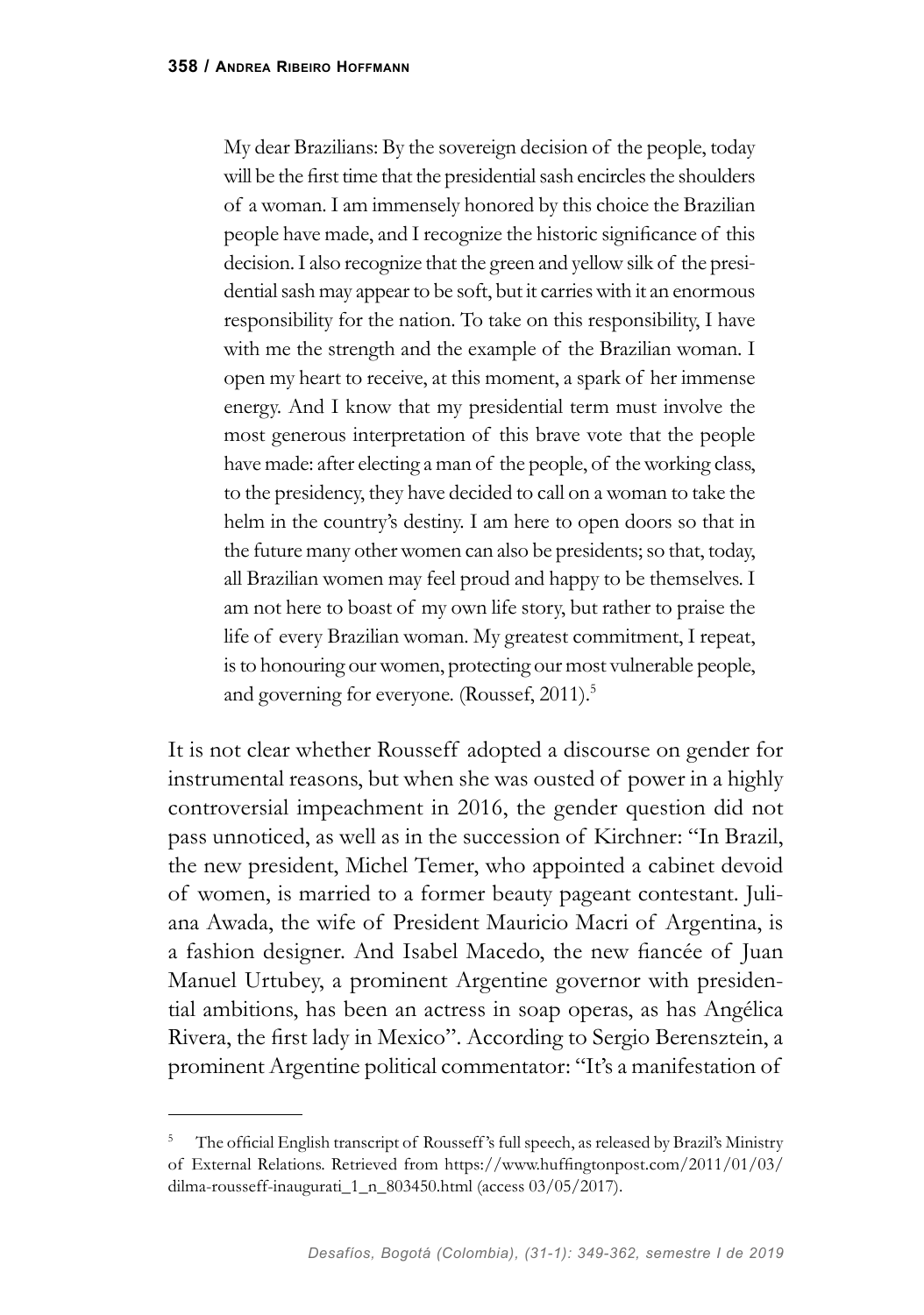residual macho attitudes".<sup>6</sup> Feminist movements and women went to the streets to express solidarity with Rousseff: "New movements, such as Mulheres Pela Democracia (Women for Democracy), have sprung up in support as women have marched in protest and even sent Rousseff letters and pictures empathizing with the injustice of her ousting, and warning of its future implications".<sup>7</sup>

## **Concluding Remarks**

This paper has explored the role of the "Bachelet/Kirchner/Roussef mandates ovelap factor" during the period of 2011-2014 in Latin American regionalism and the incorporation of gender commitments in celac, drawing on the feminist argument about the impact of women in leadership on policy outcomes. The conducted analysis suggests that the effect of these presidents was less due to a targeted policy strategy, but rather to subtler reasons. The three presidents were politically engaged during the military dictatorships in their own countries, and had suffered direct violence in this period, a fact that led them to pursue the promotion of human rights in their political trajectories. Gender was not a top priority nor systematically addressed in their governments, but because of being women an expectation for them to refer to gender was raised. Transnational advocacy networks pointed out in the secondary literature as key driving forces for the inclusion of gender commitments at celac, might have been inspired and empowered by the presidents. While the analysis developed in this paper only illustrates the argument advanced, it brings into attention the need to conduct more research on the role of women in leadership in Latin American regionalism. In addition to the role of presidents, the role of other women such as those working on regional secretariats, regional parliaments as well as in the national and transregional government and civil society should be explored.

<sup>6</sup> Retrieved from https://www.nytimes.com/2016/05/15/world/americas/dilma-rousseff-michelle-bachelet-cristina-fernandez-de-kirchner.html (access 23/09/2018).

<sup>7</sup> Retrieved from https://www.theguardian.com/global-development/2016/jul/05/ in-brazil-women-are-fighting-against-the-sexist-impeachment-of-dilma-rousseff (accessed 23/09/2018).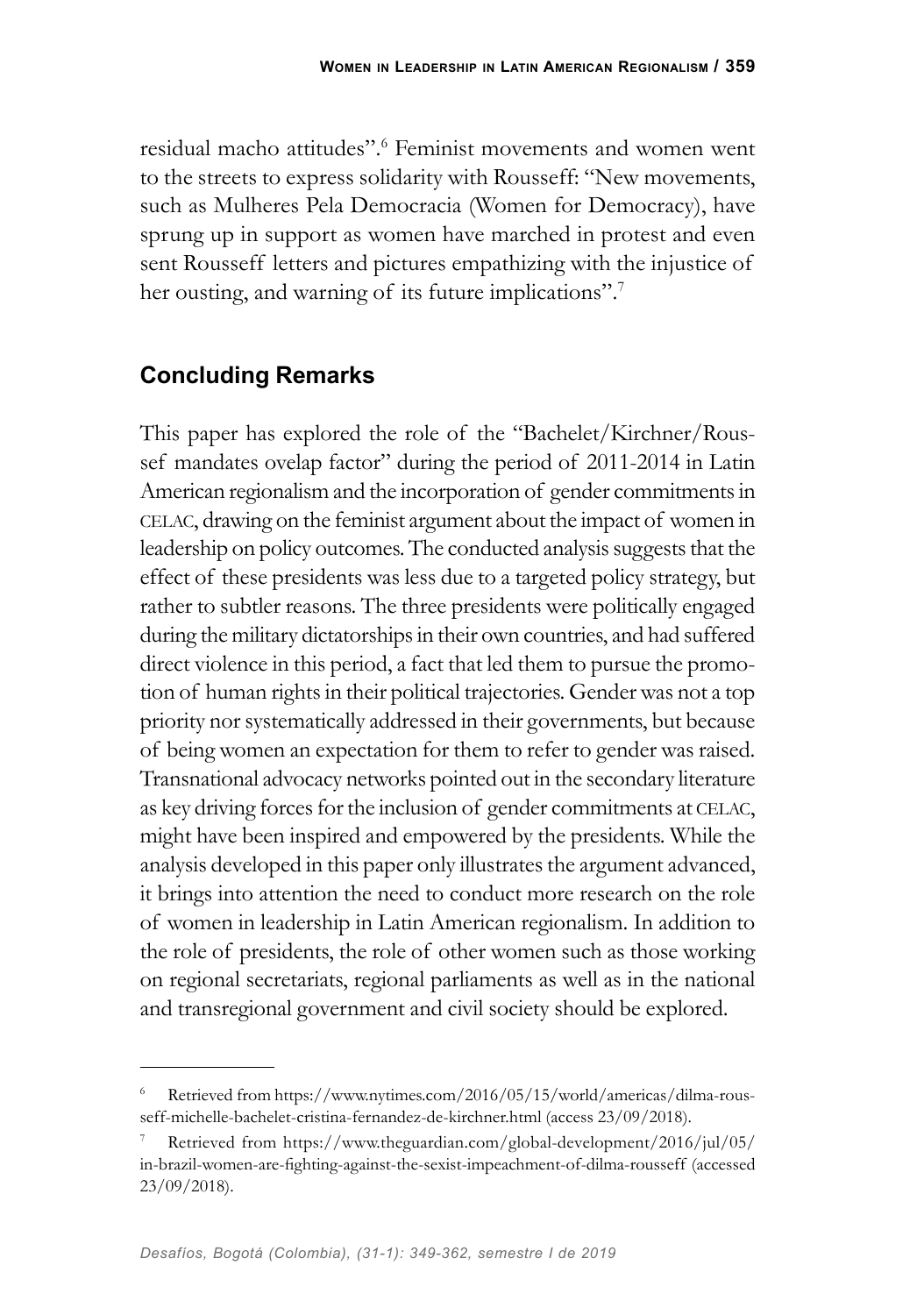#### **References**

- Abels, G. (2014). *Gendering European Integration Theory. Opladen: Barbara Budrich Publishers.*
- Bianculli, A. (2016). Latin American regionalism. In T. Borzel & T. Risse (Eds.), *The Oxford handbook of comparative regionalism* (pp. 154-177). Oxford: Oxford University Press.
- Börzel, T., Van Hüllen, V. & Lohaus, M. (2013). *Governance transfer by regional organizations. Patching Together a Global Script*. Basingstoke: Palgrave Macmillan.
- Caldeirinha, C. & Horst, C. (2017). *Women leading the way in Brussels*. London: John Harper Publishing.
- Childs, S. & Krooks, M. L. (2006). Should feminists give up on critical mass? A contingent yes. *Politics and Gender*, 2(4), 522-530. Doi: https://doi. org/10.1017/S1743923X06251146
- Claus, V. A., Callahan, J. & Sandlin, J. R. (2013). Culture and leadership: Women in nonprofit and for-profit leadership positions within the European Union. *Human Resource Development International*, *16*(3), 330- 345. Doi: https://doi.org/10.1080/13678868.2013.792489
- Costa, O., Dri, C., Stavridis, S. (Eds.). (2013). *Parliamentary dimensions of regionalization and globalization: the role of inter-parliamentary institutions*. Berlin: Springer.
- Debusser, P. (2012). Gender mainstreaming in eu development policy towards la: Transforming gender relations of confirming hierarchies? *Latin American Perspectives, 39*(6), 181-197. Doi: https://doi. org/10.1177/0094582X12458423
- Dri, C. (2009). At what point does a legislature become institutionalized? The Mercosur parliament's path. *Brazilian Political Science Review, 3*(2), 60-97.
- Friedman, E. J. (2009). Re(gion)alizing women's human rights in Latin America. *Politics & Gender,* 5, 349-375. Doi: https://doi.org/10.1017/ S1743923X09990171

Genovese, M. A. (Ed.). (1993). *Women as national leaders*. Newcastle: Sage Group.

- Hoskyns, C. (2004). Gender perspectives. In A. Wiener & T. Diez (Eds.), *European Integration Theory.* Oxford: Oxford University Press.
- Kantola, J. (2010). *Gender and the European Union.* Basingstoke: Palgrave Macmillan.
- Kantola, J. & Lombardo, E. (Eds.). (2017). *Gender and the economic crisis in Europe: Politics, institutions and intersectionality*. Berlin: Springer.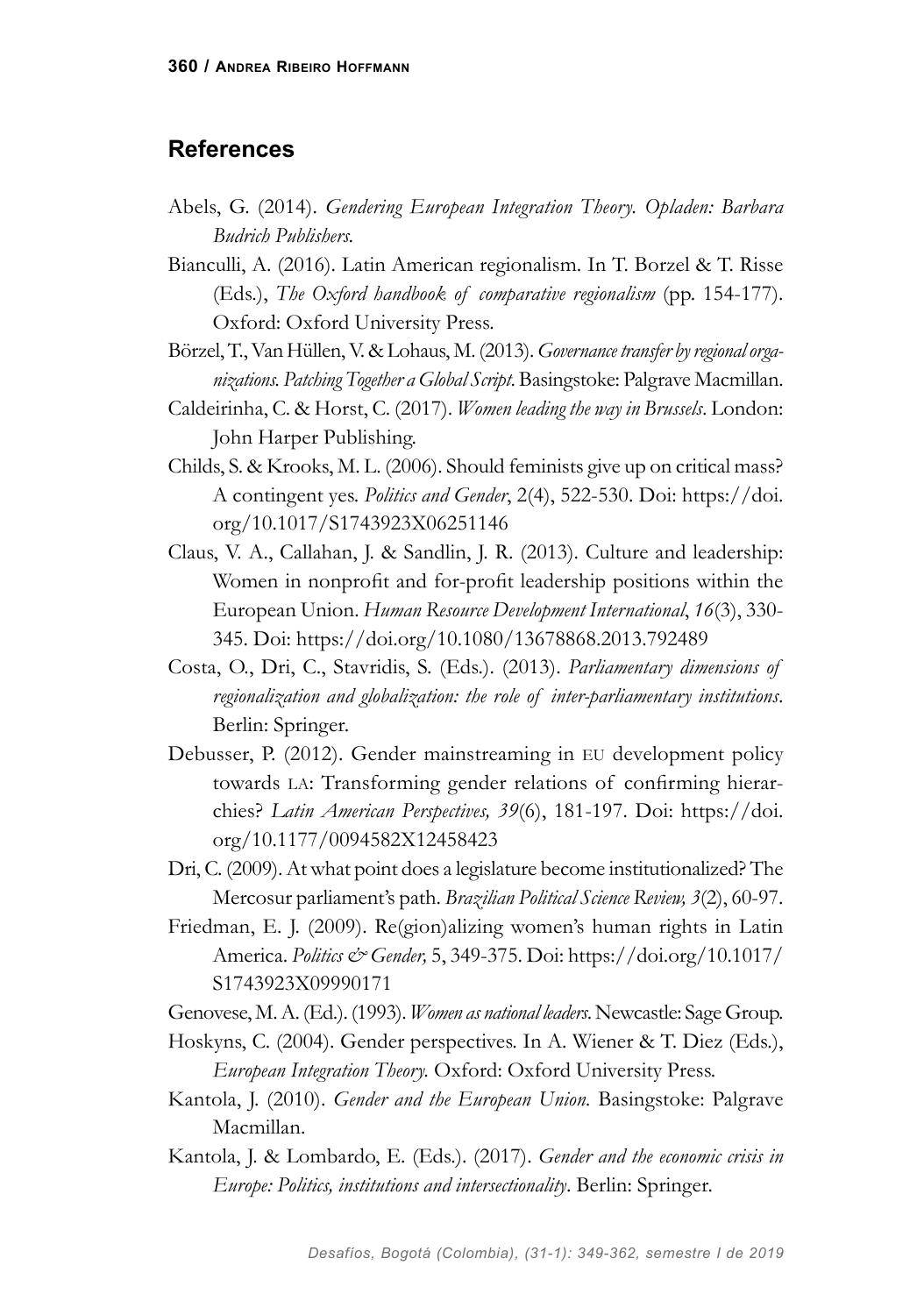- Korzeniewicz, R. P. & Smith, W. (2005). Transnational civil society actors and regional governance in the Americas: Elite projects and collective action from below. In L. Fawcett & M. Serrano (Eds.), *Regionalism and governance in the Americas* (pp. 135-157). Basingstoke: Palgrave.
- Kronsell, A. (2012). 'Gendering theories of European integration. In G. Abels & J. Mushaben (Eds.), *Gendering the European Union. New approaches to old democratic deficits* (pp. 23-40)*.* Basingstoke: Palgrave Macmillan.
- Krook, M. L., Mackay, F. (Eds.). (2011). *Gender, politics and institutions: Towards a feminist institutionalism.* Basingstoke: Palgrave Macmillan.
- Krook, M., True, J. (2012). Rethinking the life cycles of international norms: The United Nations and the global promotion of gender equality. *European Journal of International Relations*, *18*, 1103-127. Doi: https:// doi.org/10.1177/1354066110380963
- Lewis, J. J. (2018). *Michelle Bachelet. ThoughtCo*, Jun. 14, 2018, thoughtco.com/ michelle-bachelet-3529298
- Liebert, U. (Ed.) (2003). *Gendering Europeanisation. Frankfurt: Peter Lang.*
- Mackay, F. et al. (2009). The feminist potential of sociological institutionalism. *Politics and Gender, 5*(2), 253-262. Doi: https://doi.org/10.1017/ S1743923X09000208
- Mackay, F., Kenny & Chappell L. (2010). New institutionalism through a gender lens: Towards a feminist institutionalism? *International Political Science Review, 31*(5), 573-588. https://doi.org/10.1177/0192512110388788
- Madsen, S. R. (Ed.). (2018). *Handbook of research on gender and leadership*. Cheltenham: Edward Elgar Pub.
- Malamud, A. (2014). Presidentialist decision making in Latin American foreign policy: examples from regional integration processes. In J. I. Dominguez & A. Covarrubias (Eds.), *Routledge handbook of Latin America in the world* (pp. 112-123)*.* Abingdon: Routledge.
- Malamud, A. (2016). Presidentialism and Mercosur: A hidden cause for a successful experience. In F. Lauresen (Ed.), *Comparative regional integration: Theoretical perspectives* (pp. 53-74)*.* Abingdon: Rutledge.
- Ngunjiri, F. W. & Madsen, S. R. (Eds.). (2015). *Women as global leaders*. Charlotte: Information Age Publishing.
- Ngunjiri, F. W., Longman, K. A. & Cherrey, C. A. R. Madsen (Eds.). (2015). *Women and leadership around the world*. Charlotte: Information Age Publishing.